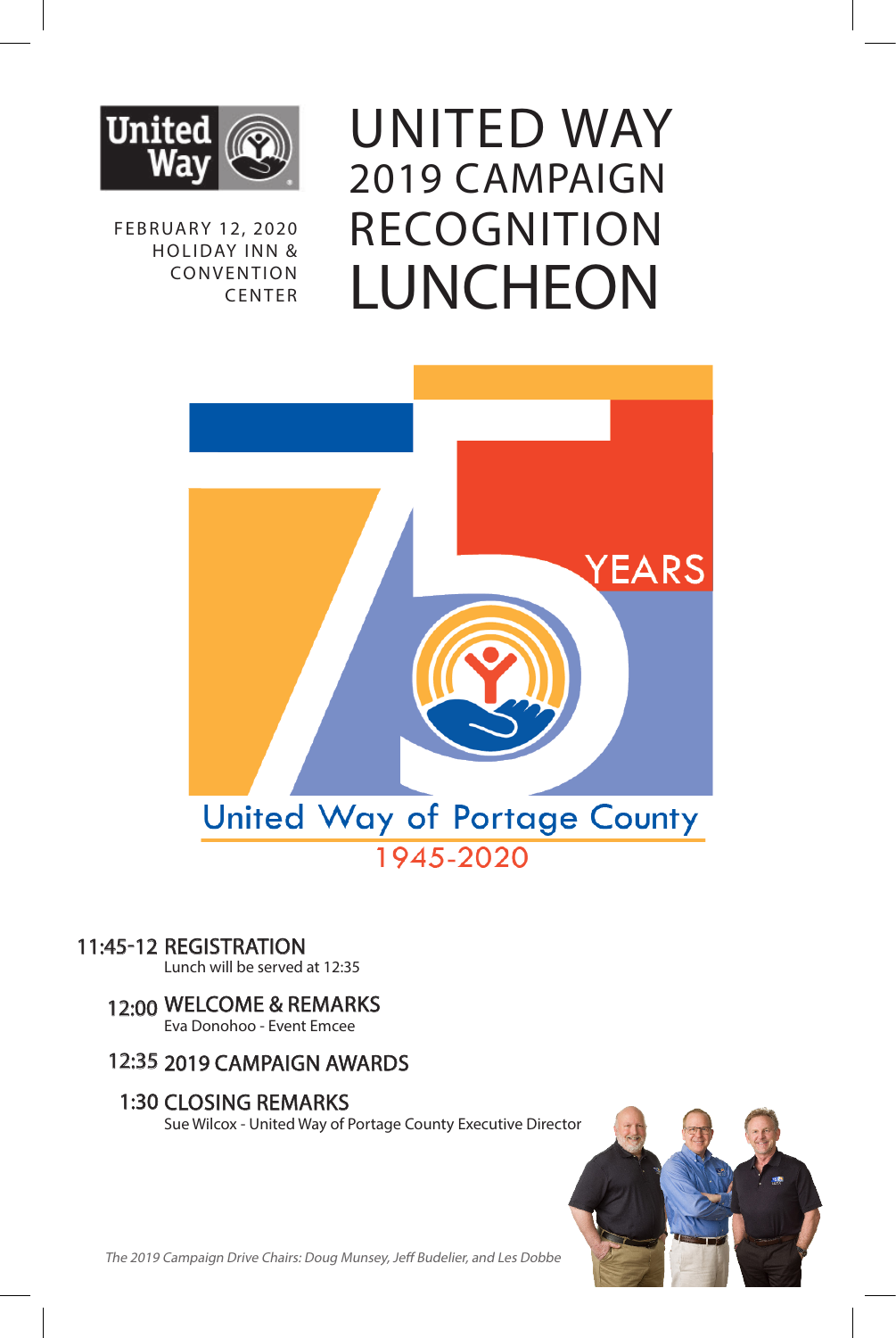# 2019 Campaign Goal - \$3,050,000 2019 Campaign Results - \$3,203,369

Business Contributions - \$1,156,547 (36%) Employee Contributions - \$1,661,353 (52%) Other Community Residents - \$385,468 (12%)

# Corporate Campaign Awards

Biery Cheese Company

Platinum, Gold, Silver, and Bronze awards are given to businesses in each division based on corporate contributions.



Sentry Insurance Chairman of the Board, President, and CEO Pete McPartland (right) presents a \$1.215 million donation for United Way of Portage County to Sue Wilcox, United Way of Portage County Executive Director.

\*Bold font indicates rise in position from last year

2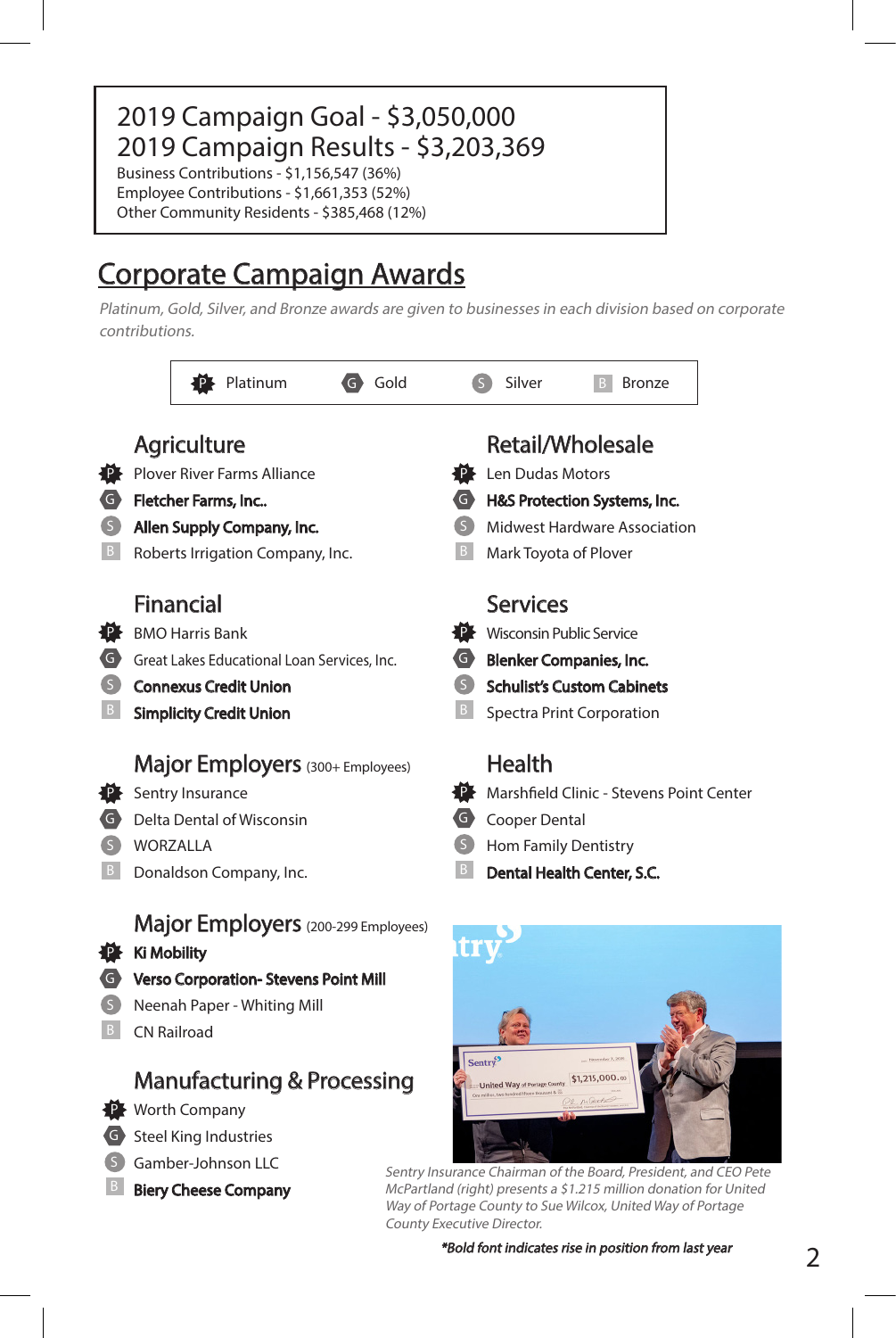# GOLD STAR Employee Campaign Awards

Recognizing above average giving, regardless of number of employees, for companies with a minimum of 25% participation AND an average weekly gift over \$1 for all employee donors

JHL Digital Direct

Aging & Disability Resource Center Ameriprise Financial (SAA, LLC) Anderson O'Brien Bertz, Skrenes & Golla Aspirus - Stevens Point Clinic Associated Bank Bannach Elementary Ben Franklin Junior High School Berkshire Hathaway Specialty Insurance Big Brothers Big Sisters of Portage County Blenker Companies, Inc. Bliss Educational Service Center BMO Harris Bank Boys & Girls Club of Portage County CAP Services, Inc.

#### Central Waters Brewing Co. Charles F. Fernandez Center

Cherek, Pucci & Quick, S.C. Children's Wisconsin CliftonLarsonAllen LLP Community First Bank Connexus Credit Union Cooper Dental Delta Dental of Wisconsin DigiCOPY Donaldson Company, Inc. Ellis Construction Company, Inc. Felker Brothers Gamber-Johnson LLC General Beer-Northeast, Inc. Great Lakes Educational Loan Services, Inc.

H&S Protection Systems, Inc. IBM International Bank of Amherst

Investors Community Bank Jefferson Elementary

\*Bold font indicates new GOLD STAR Employee Campaign

2

Ki Mobility Klismith Accounting & Tax Group SC Len Dudas Motors Lineage Logistics Madison Elementary Mark Toyota of Plover Mason Companies McDill Elementary McKinley Elementary Meals On Wheels Mid-State Technical College Midwest Hardware Association National Wellness Institute Neenah Paper - Whiting Mill

#### Northwinds Technology

Notable Impressions Old National Bank Opportunity Development Center Pacelli Catholic Middle School Pineries Bank

Plover Fire Department Plover Police Department Plover Whiting Elementary

#### Pointe Precision Portage County Business Council

Prevail Bank Recycled Office Environments Regnier Consulting Group

Roosevelt Elementary Scaffidi Motors, Inc. Sentry Insurance Simplicity Credit Union - Stevens Point Skyward, Inc. St. Bronislava School St. Stephen School Stevens Point Area Senior High Stevens Point Child Safety Center Stevens Point City Hall Stevens Point Parks & Recreation Target Store #806

#### The Boldt Company - WRV

United Way of Portage County UPS Verso Corporation - Stevens Point Mill Village of Plover Washington Elementary Welling Kitchens Worth Company Wysocki Family of Companies



Lineage Logistics' team were the winners of the 2019 Campaign Kick Off Kickball Tournament.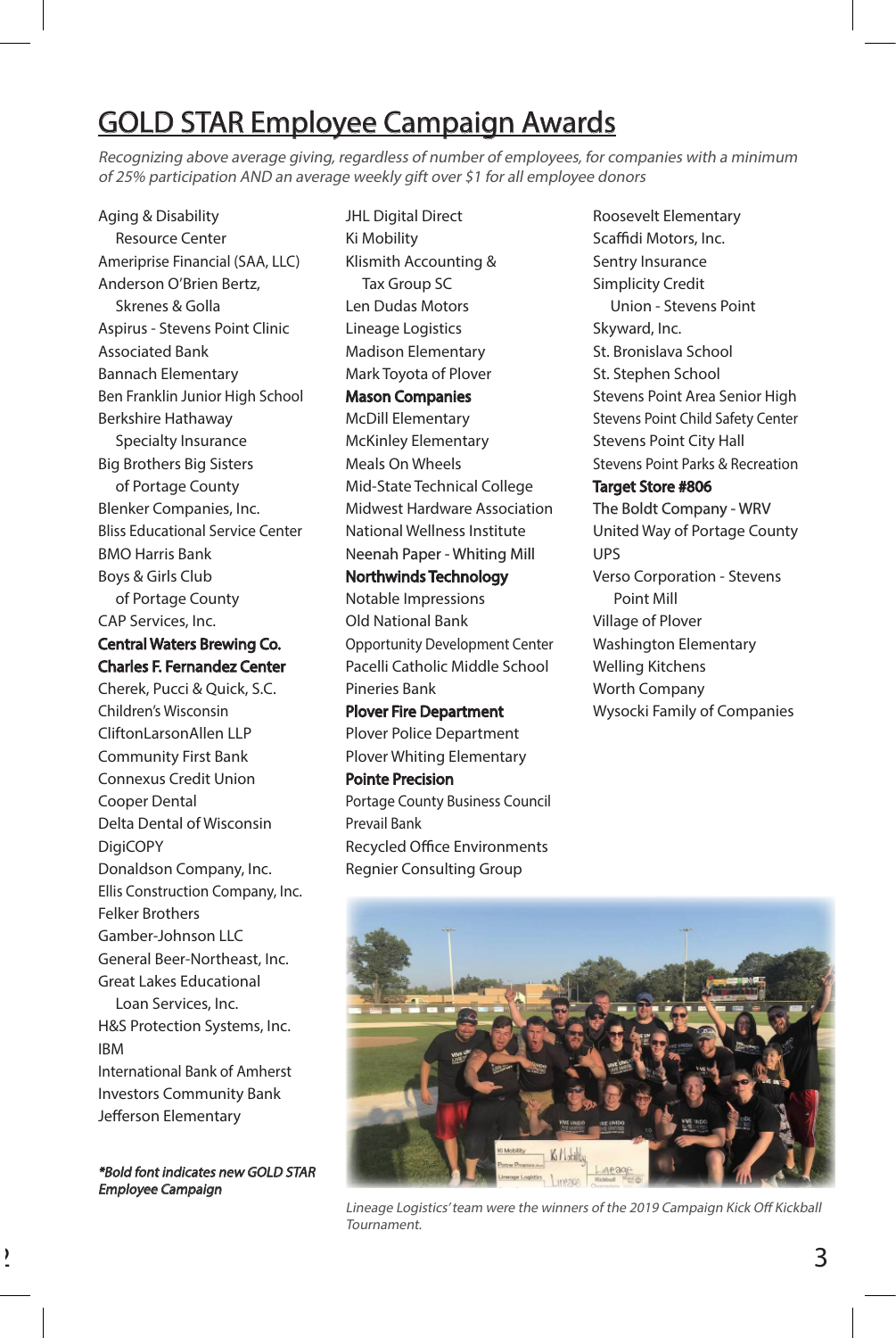# Campaign Leaders Awards

 $$1,000,000+$  Club (Corporate & Employee Gifts of \$1,000,000 or more) Sentry Insurance

\$250,000+ Club (Corporate & Employee Gifts of \$250,000 or more) Delta Dental of Wisconsin

\$75.000+ Club (Corporate & Employee Gifts of \$75,000 or more) Skyward, Inc.

 $$50,000+$  Club (Corporate and Employee Gifts Between \$50,000-\$74,999)

Associated Bank Donaldson Company, Inc. WORZALLA

\$25,000+ Club (Corporate & Employee Gifts Between \$25,000-\$49,999)

Ascension Health Care BMO Harris Bank CAP Services, Inc. CN Railroad Ki Mobility Neenah Paper - Whiting Mill Pointe Precision, Inc. Scaffidi Motors Spectra Print Corporation Stevens Point Area Public Schools Verso Corporation- Stevens Point Mill Wysocki Family of Companies

\$10,000+ Club (Corporate & Employee Gifts Between \$10,000-\$24,999)

AIG Travel Anderson O'Brien Bertz, Skrenes & Golla Blenker Companies, Inc.

#### **Caterpillar**

Ellis Construction Company, Inc. Great Lakes Educational Loan Services, Inc. Inclusa, Inc. - Stevens Point Len Dudas Motors Lineage Logistics

Marshfield Clinic - Stevens Point Center Monogram Appetizers LLC Regnier Consulting Group Steel King Industries Stevens Point Orthopedics University of Wisconsin-Stevens Point UPS Worth Company

\*Bold font indicates rise in position from last year

# Outstanding Campaign Awards

Greatest Campaign % Increase of All Public Schools: Rosholt Public Schools

Greatest Campaign % Increase of All Parochial Schools: Pacelli Catholic Middle School

Greatest Campaign % Increase of All Partner Agencies: Children's Wisconsin

# 2019 Pacesetter Organizations

A pacesetter organization assumes the responsibility to lead, motivate and encourage other company campaigns to improve overall campaign participation and giving.

Delta Dental of Wisconsin Ki Mobility

Recycled Office Environments Wysocki Family of Companies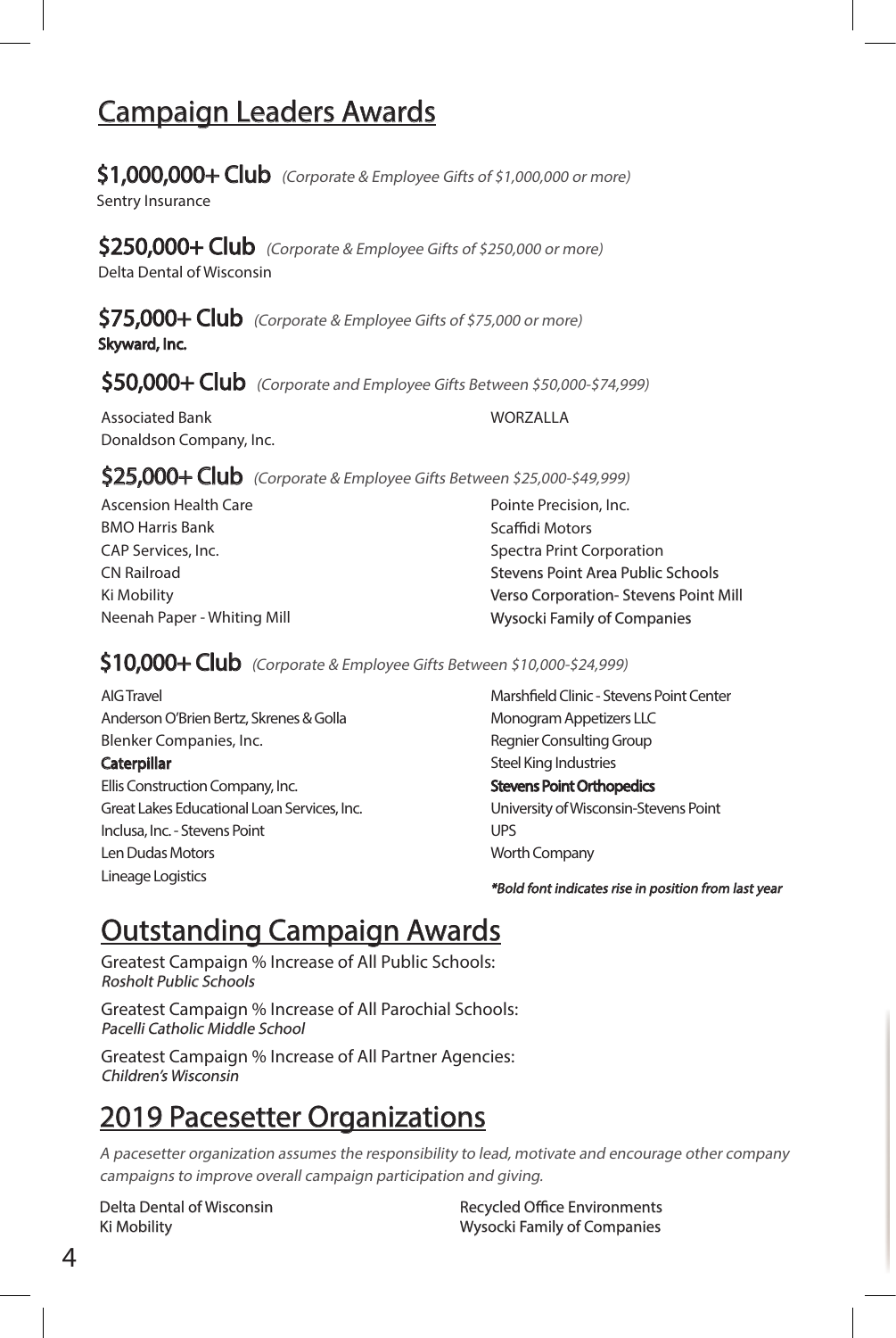# Coupon Book Sponsors

Spectra Print Corporation **JHL Digital Direct** 

Verso Corporation- Stevens Point Mill All particiating coupon book vendors

# Campaign Sweepstakes Prize Donors

Associated Bank Contemporary Photography Lee Ayers Jewelers/Thomas Dailing Designs Northwestern Mutual

## Past Drive Chair Ambassadors

Jim Anderson Ryan & Erin Andrews Family Lorraine Avery Bob & Mary Berard Blenker Family Den Brown Marg Coker-Nelson Cooper Family Kathy Davies Bernie Hlavac Amber Houck Hofmeister/Okray Family Alex & Anna Okray Dori & John Jury

# 2019 Speakers Bureau

Trina Bierman Dawn Cherek Eloise Cooper London Cooper Lisa Falduto

Cecily Mileski Mae Nachman Erin Olson Mary Patoka Jackie Paulson Joe Kinsella Jeff Martin Jim Martin Chuck & Vikki Nason Ray Nass Jerry O'Brien Don & Tina Peters Dennis & Sharon Peterson

Reisterer & Schnell Scaffidi Motors Simplicity Credit Union Skyward, Inc.

> Jeanne & Steve Regnier Shannon Semmerling Bob Taylor Pat Wesenberg Mary Williams David Worth

Cindy Piotrowski Bob Quam Jessica Rocha Kelly Skeels Nicole Tank

Carolyn Tarpey Daryl Woods

Amy Bakken Big Brothers Big Sisters of Central Wisconsin Todd Borski Kristy Bridenhagen Marg Coker-Nelson Contemporary Photography (John Hartman) Cooper Family Dolce Digital Imaging & Printing Carrie Dreger Karen Fadner Megan Knoedel Jody Kohl Holiday Inn & Convention Center Serena Menge Steve Martin

**Special Thanks** (For going above & beyond in support of the 2019 Campaign)

Mid-State Technical College Tina Peters Dave Pias Linda Pias P.J. Jacobs Junior High School Plover Black Sox Barb Portzen Kass Raabe Dan Sankey Ron "Chief" Sankey Don Scaffidi Sentry Insurance & SentryWorld Nathaniel Springer Lynn Wimmer



FOSS employees and the 2019 Campaign Co-Chairs help reveal a campaign total of \$3,203,369 at the Victory Celebration in December.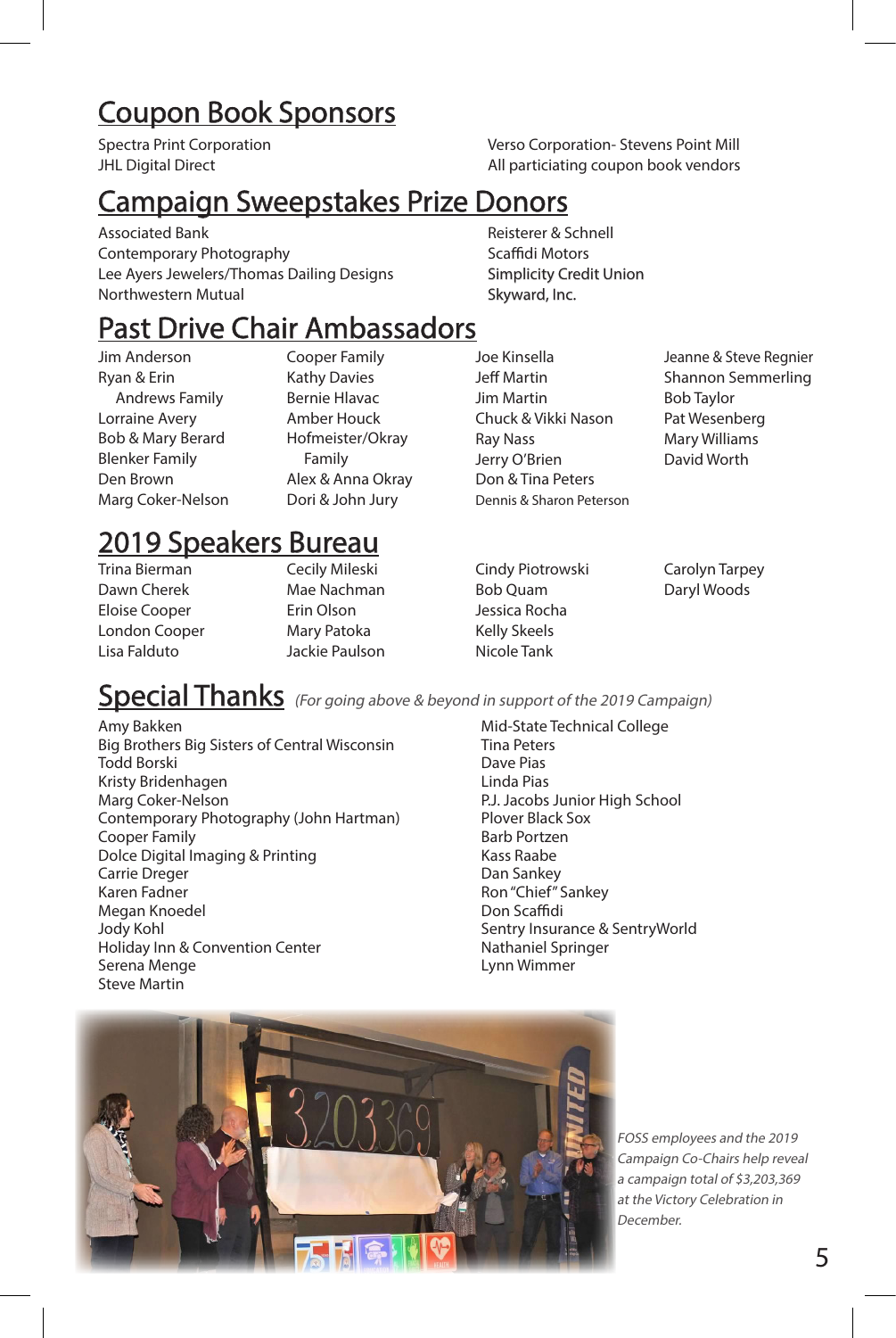# 100% Club (Companies with 5 or more employees reporting 100% participation)

Big Brothers Big Sisters of Central Wisconsin Boys & Girls Club of Portage County

Children's WI

**DigiCOPY** H&S Protection Systems, Inc. Klismith Accounting

Portage County Business Council

Recycled Office Environments Regnier Consulting Group United Way of Portage County

\*Bold font indicates rise in position from last year

# Million Dollar Circle Award

Sentry Insurance

# Special Service Award

For commitment, leadership and innovation through an internal campaign or on behalf of the community campaign

Verso- Stevens Point Mill Associated Bank Inclusa

Len Dudas Ki Mobility

# Education Services Award

For outstanding effort from Portage County's education institutions

Roosevelt Elementary

# 2019 Community Spirit Award

Each year this traveling trophy will find a temporary home at an organization that demonstrates outstanding corporate and employee support of United Way, exemplifies great community spirit, and defines what it means to LIVE UNITED

#### Spectra Print Corporation

# Best New Campaign Award

Awarded to an organization with a new campaign that demonstrates campaign best practices and concerted effort in support of the community through United Way

#### Stevens Point Orthopedics

### Stevens Society 1,071 Stevens Society Leadership Givers

This group represents individuals and couples who contribute a combined gift of \$500 or more through employee contributions, direct mail solicitation or other individual giving.

Donations for the 2019 campaign totaled \$1,266,110 or 40% of the overall campaign



Employees at Biery Cheese dressed as cows to help "moo-ve" leaves for the 2019 Make A Difference Day rake-a-thon.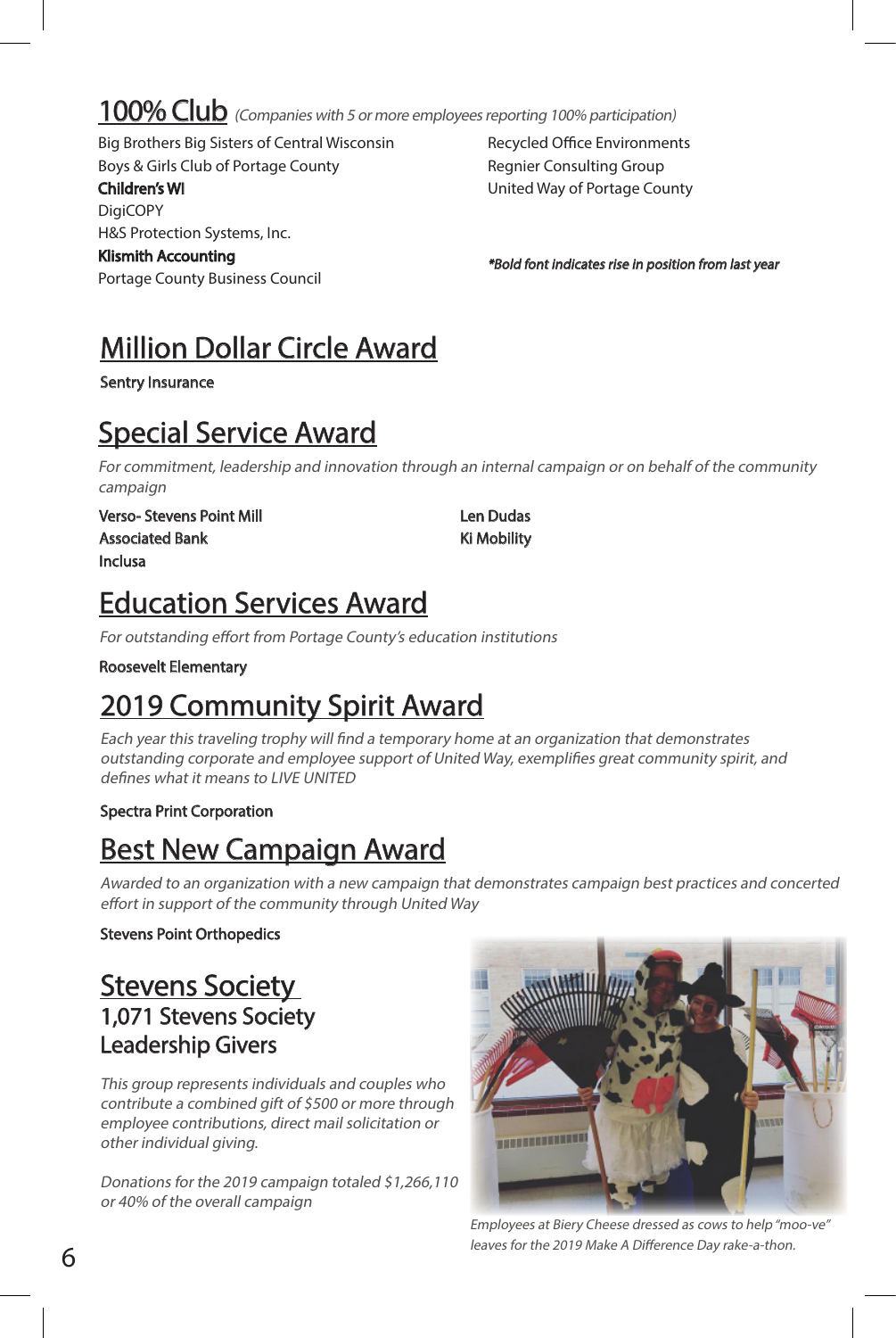# Campaign Coordinator Team of the Year

#### Plover Fire Department

# Tina Peters Dedicated Service Award

This award is presented to an individual or couple that has shown exemplary passion in pursuit of a strong community and compassion to the residents of Portage County through United Way and through other community support activities and projects.

Pete & Laura McPartland

# Speakers Bureau Award

Erin Olson - CAP Services, Inc.

# Special Recognition Award

Anne Leton- McDill Elementary Lynette Patoka- Bliss Educational Services Center Bev Staniak- Verso Corporation- Stevens Point Mill

# Fritzie Marquard Volunteer of the Year Award

Dave Bakken Kathy Davies

Molly Sankey Heather Wynne

# Corporate Volunteer Engagement Award

Awarded to the organization that demonstrates the greatest progress in providing and promoting volunteer engagement opportunities for its employees.

Verso Corporation- Stevens Point Mill

# Lifetime Achievement Award

The Lifetime Achievement Award honors individuals whose pioneering spirit and demonstrated support of United Way have made lasting change in community conditions here in Portage County. The award provides special recognition to those individuals who have provided outstanding service throughout their careers.

#### Ray Nass



Associated Bank held a 5K to raise awareness and donations for United Way programs and the annual campaign.

 $\mathfrak l$ E<sub>nv</sub>ironments Point, donated and localization (R) era en localization (R) era en localization (R) era en localization (R) era en localization (R) era en localization (R) era en localization (R) era en localization (R) era i  $1$  $\epsilon$  $\zeta$ t  $\ddot{\epsilon}$ Budelier, today, to reside at ROE as a token of our

Plaque Dedication

t F .

 $\epsilon$